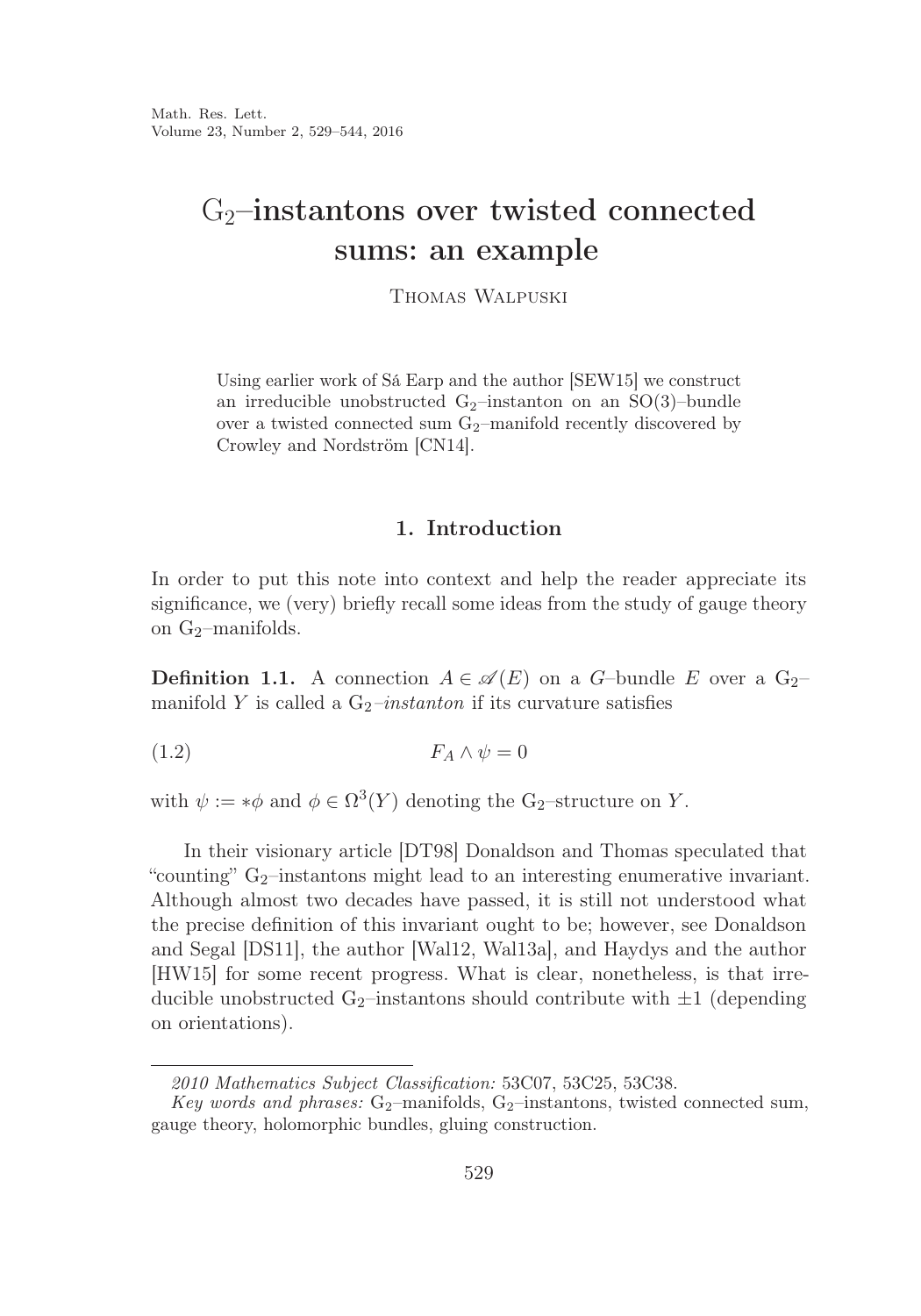**Definition 1.3.** A G<sub>2</sub>-instanton  $A \in \mathcal{A}(E)$  is called *irreducible (unob*structed) if the elliptic complex

$$
\Omega^0(Y,\mathfrak{g}_E) \xrightarrow{d_A} \Omega^1(Y,\mathfrak{g}_E) \xrightarrow{\psi \wedge d_A} \Omega^6(Y,\mathfrak{g}_E) \xrightarrow{d_A} \Omega^7(Y,\mathfrak{g}_E)
$$

has vanishing cohomology in degree zero (one).

In [SEW15] Sá Earp and the author developed a method for constructing irreducible unobstructed  $G_2$ -instantons over twisted connected sums. So far, however, we were unable to find a single instance of the input required for this construction. This brief note is meant to ameliorate this disgraceful situation by showing that our method can be used to produce at least one example.

Let us briefly recall the twisted connected sum construction, a rich source of  $G_2$ -manifolds, which was suggested by Donaldson, pioneered by Kovalev [Kov03] and later extended and improved by Kovalev and Lee [KL11], and Corti, Haskins, Nordström and Pacini [CHNP15].

Definition 1.4. A building block is a non-singular algebraic 3–fold Z together with a projective morphism  $f: Z \to \mathbf{P}^1$  such that:

- the anticanonical class  $-K_Z \in H^2(Z)$  is primitive,
- $\Sigma := f^{-1}(\infty)$  is a smooth K3 surface and  $\Sigma \sim -K_Z$ .

A framing of a building block  $(Z, \Sigma)$  consists of a hyperkähler structure  $\omega = (\omega_I, \omega_J, \omega_K)$  on  $\Sigma$  such that  $\omega_J + i\omega_K$  is of type  $(2,0)$  as well as a Kähler class on Z whose restriction to  $\Sigma$  is  $[\omega_I]$ .<sup>1</sup>

For the purpose of this article we are mostly interested in the following class of building blocks introduced by Kovalev [Kov03].

**Definition 1.5.** A building block is said to be of *Fano type* if it is obtained by blowing-up a Fano 3–fold W along the base locus of general pencil  $|\Sigma_0, \Sigma_{\infty}| \subset$  $|-K_W|$ . (See Section 2.1 for more details on this construction.)

Given a framed building block  $(Z, \Sigma, \omega)$ , using the work of Haskins, Hein and Nordström [HHN12], we can make  $V := Z \setminus \Sigma$  into an asymptotically cylindrical (ACyl) Calabi–Yau 3–fold with asymptotic cross-section  $S^1 \times \Sigma$ ; hence,  $Y := S^1 \times V$  is an ACyl G<sub>2</sub>–manifold with asymptotic cross-section  $T^2 \times \Sigma$ .

<sup>&</sup>lt;sup>1</sup>The existence of such a class is not guaranteed a priori.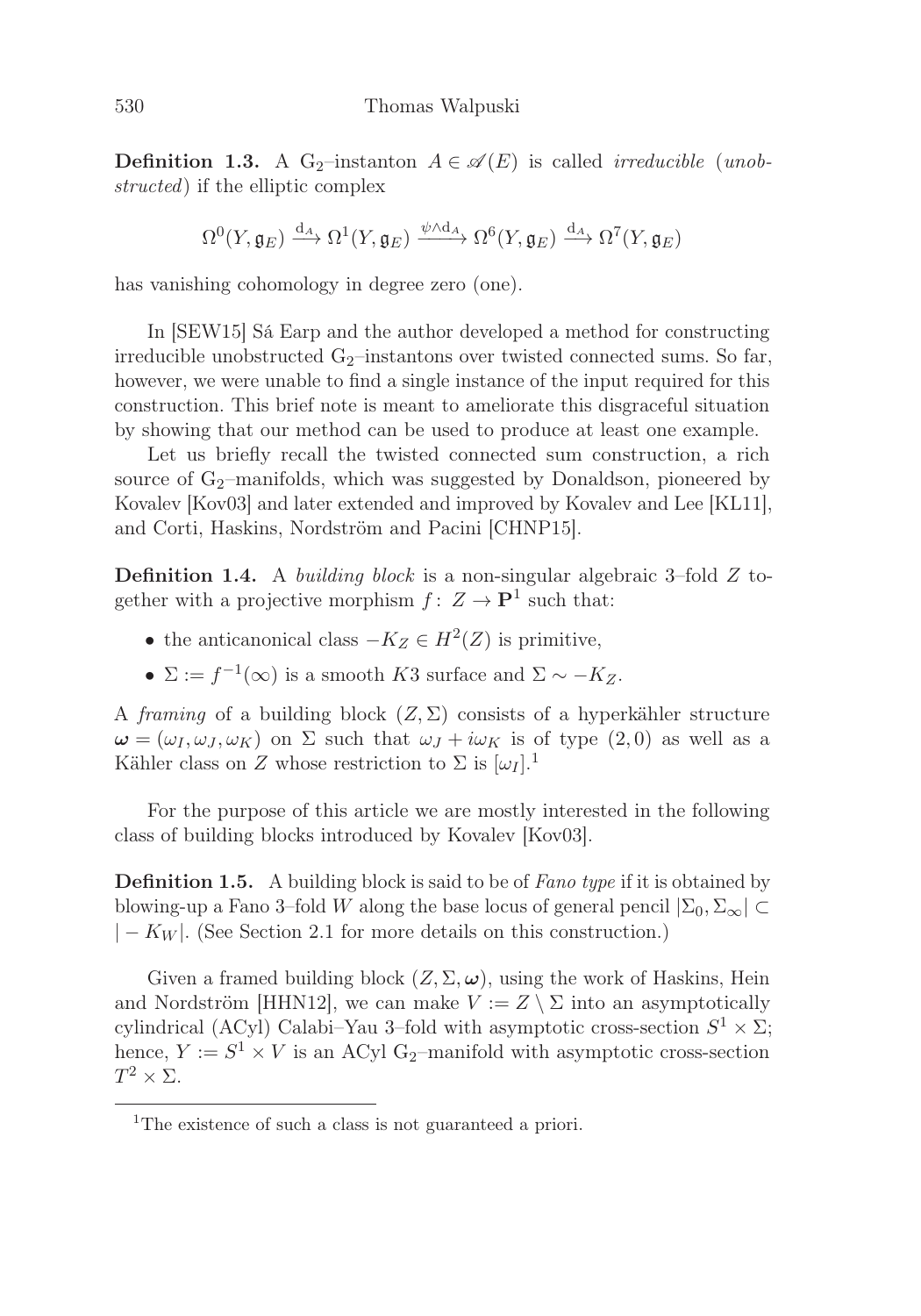**Definition 1.6.** A matching of pair of framed building blocks  $(Z_{\pm}, \Sigma_{\pm}, \omega_{\pm})$ is a hyperkähler rotation  $\mathfrak{r} \colon \Sigma_+ \to \Sigma_-,$  i.e., a diffeomorphism such that

$$
\mathfrak{r}^*\omega_{I,-} = \omega_{J,+}, \quad \mathfrak{r}^*\omega_{J,-} = \omega_{I,+} \quad \text{and} \quad \mathfrak{r}^*\omega_{K,-} = -\omega_{K,+}.
$$

Given a matched pair of framed building blocks  $(Z_{\pm}, \Sigma_{\pm}, \omega_{\pm}; \mathfrak{r})$ , the twisted connected sum construction produces a simply-connected compact 7– manifold Y together with a family of torsion-free  $G_2$ -structures  $\{\phi_T : T \gg 1\}$ by gluing truncations of  $Y_{\pm}$  along their boundaries via interchanging the circle factors and r.

Sá Earp [SE15] proved that given a holomorphic vector bundle  $\mathscr E$  on a building block with  $\mathscr{E}|_{\Sigma}$  μ–stable,<sup>2</sup> the smooth vector bundle underlying  $\mathscr{E}|_{V}$ can be equipped with a Hermitian Yang–Mills connection which is asymptotic at infinity to the anti-self-dual connection  $A_{\infty}$  inducing the holomorphic structure on  $\mathcal{E}_{\Sigma}$  [Don85]. Building on this, Sá Earp and the author [SEW15] developed a method for constructing  $G_2$ –instantons over twisted connected sums provided a pair  $\mathscr{E}_\pm$  of such bundles and a lift  $\bar{\mathfrak{r}}: \mathscr{E}_+|_{\Sigma_+} \to \mathscr{E}_-|_{\Sigma_-}$  of the hyperkähler rotation **r**, which pulls back  $A_{\infty,-}$  to  $A_{\infty,+}$  (and assuming certain transversality conditions). The following is a very special case of the main result of [SEW15].

**Theorem 1.7.** Let  $(Z_{\pm}, \Sigma_{\pm}, \omega_{\pm}; \mathfrak{r})$  be a matched pair of framed building blocks. Denote by Y the compact 7–manifold and by  $\{\phi_T : T \gg 1\}$  the family of torsion-free  $G_2$ -structures obtained from the twisted connected sum construction. Let  $\mathscr{E}_{\pm} \to Z_{\pm}$  be a pair of rank r holomorphic vector bundles such that the following hold:

- $c_1(\mathscr{E}_+|_{\Sigma_+}) = \mathfrak{r}^* c_1(\mathscr{E}_-|_{\Sigma_-})$  and  $c_2(\mathscr{E}_+|_{\Sigma_+}) = \mathfrak{r}^* c_2(\mathscr{E}_-|_{\Sigma_-}).$
- $\mathscr{E}_{\pm}|_{\Sigma_{\pm}}$  is  $\mu$ -stable with respect to  $\omega_{I,\pm}$  and spherical, i.e.,

$$
H^*(\Sigma_\pm, \mathscr{E}nd_0(\mathscr{E}_\pm|_{\Sigma_\pm})) = 0.
$$

•  $\mathscr{E}_{\pm}$  is infinitesimally rigid:

(1.8) 
$$
H^1(Z_{\pm}, \mathscr{E}nd_0(\mathscr{E}_{\pm})) = 0.
$$

<sup>&</sup>lt;sup>2</sup>Recall that a holomorphic bundle  $\mathscr E$  on a compact Kähler *n*–fold  $(X, \omega)$  is  $\mu$ – *(semi)stable* if for each torsion-free coherent subsheaf  $\mathscr{F} \subset \mathscr{E}$  with  $0 < \text{rk } \mathscr{F} < \text{rk } \mathscr{E}$ we have  $(\mu(\mathscr{F}) \leq \mu(\mathscr{E})) \mu(\mathscr{F}) < \mu(\mathscr{E})$ . Here  $\mu(\mathscr{E}) := \langle c_1(\mathscr{E}) \cup [\omega]^{n-1}, [X] \rangle / \text{rk } \mathscr{E}$  is the *slope* of  $\mathscr E$  (and similarly for  $\mathscr F$ ).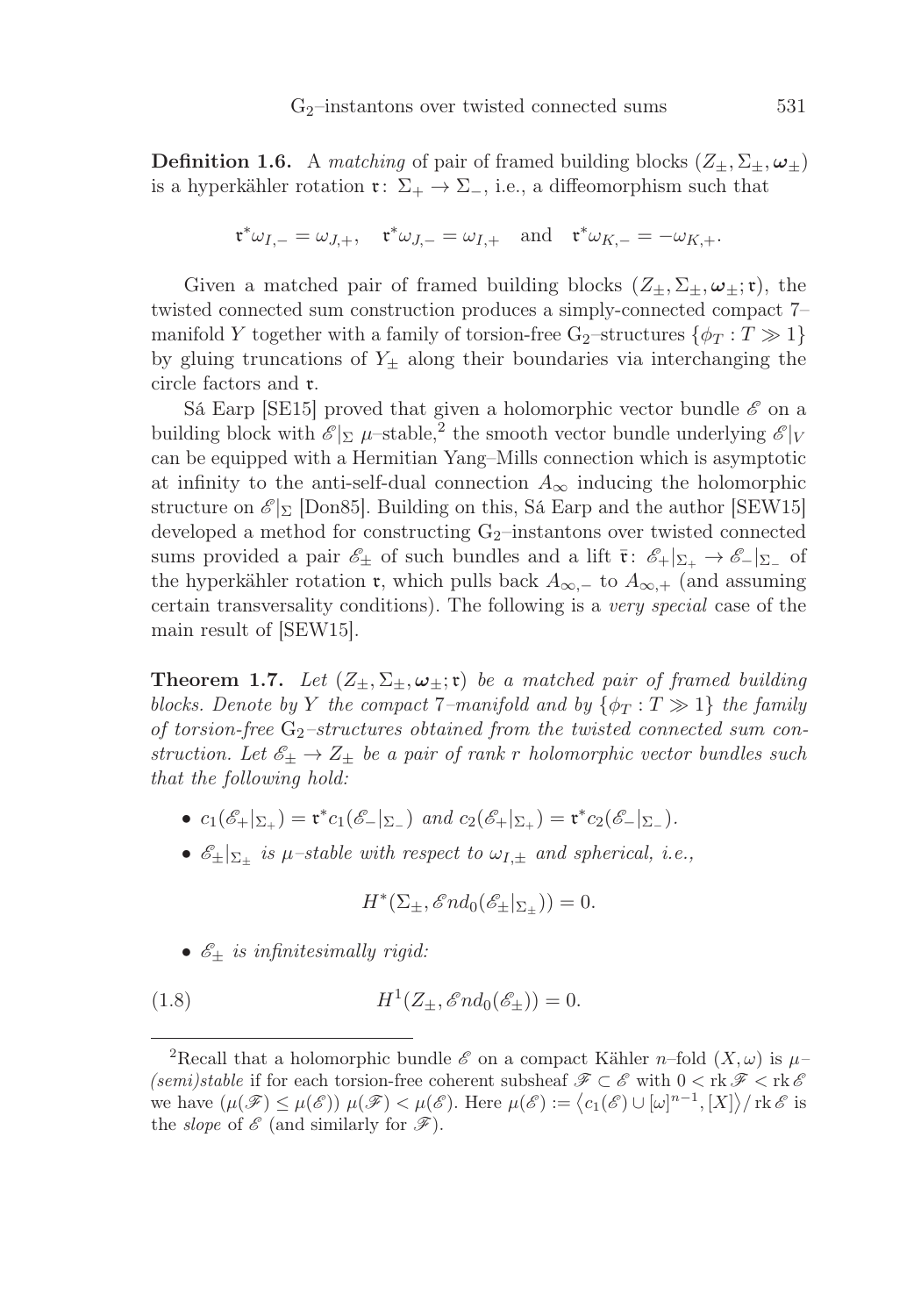Then there exists a  $U(r)$ -bundle E over Y with

(1.9) 
$$
c_1(E) = \Upsilon(c_1(\mathscr{E}_+), c_1(\mathscr{E}_-))
$$
 and  $c_2(E) = \Upsilon(c_2(\mathscr{E}_+), c_2(\mathscr{E}_-))$ 

and a family of connections  $\{A_T : T \gg 1\}$  on the associated  $PU(r)$ –bundle with  $A_T$  being an irreducible unobstructed  $G_2$ -instanton over  $(Y, \phi_T)$ .

## Remark 1.10. The map

$$
\Upsilon: \; \left\{ ([\alpha_+], [\alpha_-]) \in H^{\text{ev}}(Z_+) \times H^{\text{ev}}(Z_-) : [\alpha_+]|_{\Sigma_+} = \mathfrak{r}^*([\alpha_-]|_{\Sigma_-}) \right\} \to H^{\text{ev}}(Y)
$$

is the natural patching map denoted by Y in [CHNP15, Definition 4.15].

Let  $res_{\pm}: H^2(Z_{\pm}) \to H^2(\Sigma_{\pm})$  denote the restriction maps associated with the inclusions  $\Sigma_{\pm} \subset Z_{\pm}$  and set

$$
N_{\pm}:=\mathrm{im}\,\mathrm{res}_{\pm}.
$$

If  $\mathscr{E}_{\pm}|\Sigma_{\pm}$  is spherical, then  $c_1(\mathscr{E}_{\pm}|\Sigma_{\pm})$  must be non-zero; hence, Theorem 1.7 cannot be applied in situations where  $N_+ \cap {\mathfrak r}^* N_- = 0$ . In particular, this rules out all the examples in [Kov03, KL11] as well as the mass-produced examples in  $\lfloor$  CHNP15. This means that the list of currently known  $G_2$ -manifolds to which Theorem 1.7 could potentially be applied is relatively short. Moreover, it has proved rather difficult to find suitable  $\mathscr{E}_\pm$ .

Crowley and Nordström [CN14] systematically studied twisted connected sums of building blocks arising from Fano 3–folds with Picard number two; in particular, those that arise from matchings with  $N_+ \cap \mathfrak{r}^* N_- \neq 0$ . This note shows that for one such twisted connected sum the hypotheses of Theorem 1.7 can be satisfied.

**Theorem 1.11.** There exists a twisted connected sum Y of a pair of Fano type building blocks  $(Z_{\pm}, \Sigma_{\pm})$ , arising from  $\#13$  and  $\#14$  in Mori and Mukai's classification of Fano 3–folds with Picard number two [MM81, Table 2], admitting a pair of rank 2 holomorphic vector bundles  $\mathscr{E}_{\pm}$  as required by Theorem 1.7. In particular, each of the resulting twisted connected sums  $(Y, \phi_T)$  with  $T \gg 1$ carries an irreducible unobstructed  $G_2$ -instanton on an SO(3)-bundle.

Remark 1.12. In earlier work [Wal13b] the author constructed examples of irreducible unobstructed  $G_2$ –instantons over  $G_2$ –manifolds arising from Joyce's generalised Kummer construction [Joy96a, Joy96b]. To the author's best knowledge, Theorem 1.11 provides the first example of an irreducible unobstructed  $G_2$ -instanton over a twisted connected sum.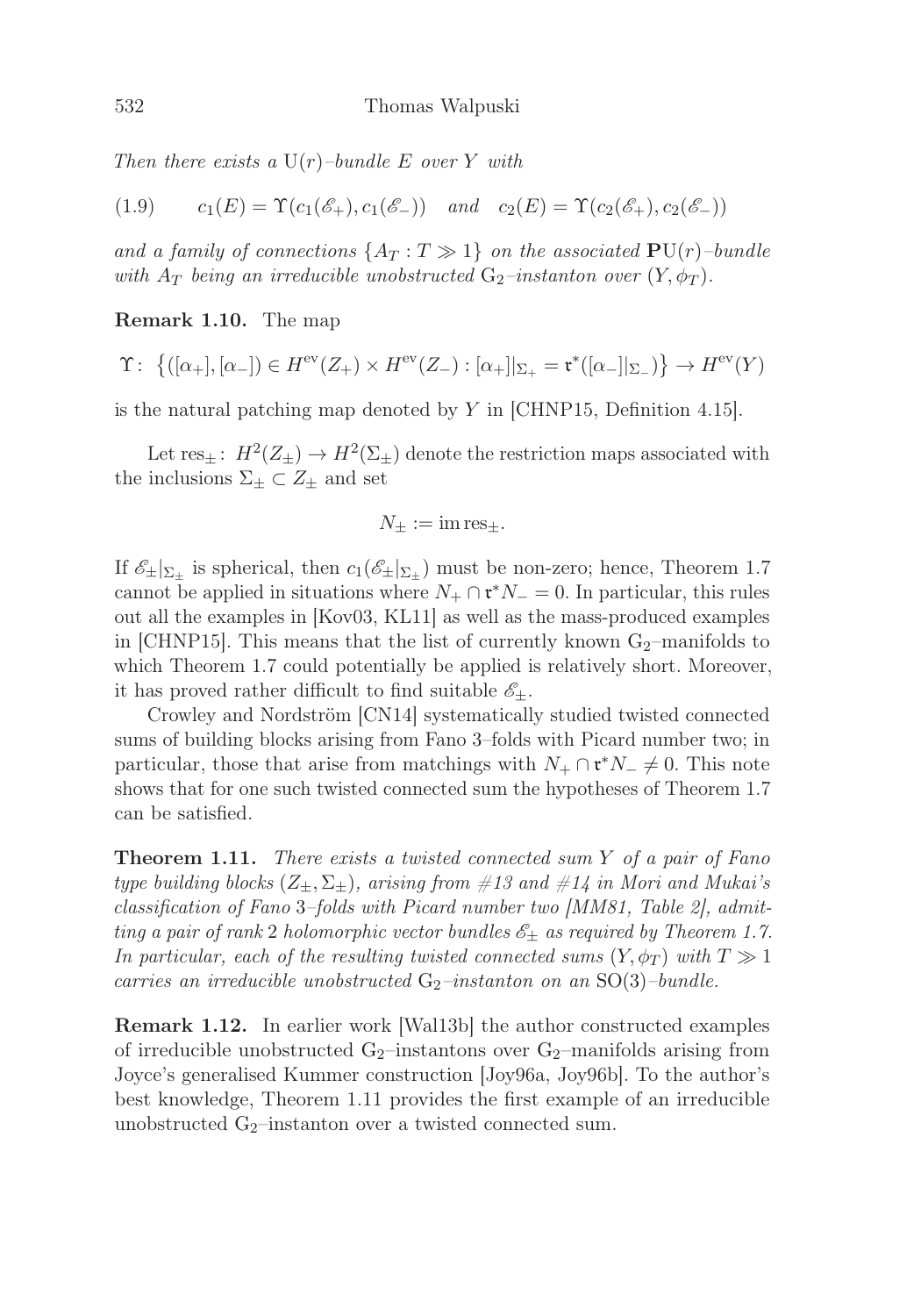The method of proof relies mostly on certain arithmetic properties enjoyed by the twisted connected sum listed as [CN14, Table 4, Line 16] by Crowley and Nordström. A more abstract existence theorem is stated as Theorem 3.14. It is an interesting question to ask whether there are any further twisted connected sums to which this result can be applied.

Finally, it should be pointed out that there is a very recent preprint by Menet, Nordström and Sá Earp [MNSE15] in which they use the more general main result of  $[SEW15]$  to construct one  $G_2$ -instanton.

# 2. The twisted connected sum

In this section we provide further details on Fano type building blocks, explain how to construct matching pairs of framed building blocks and describe the twisted connected sum mentioned in Theorem 1.11.

## 2.1. Building blocks of Fano type

If W is a Fano 3–fold, then according to Shokurov [Šok79] a general divisor  $\Sigma \in |-K_W|$  is a smooth K3 surface. Given a general pencil  $|\Sigma_0, \Sigma_\infty|$  ⊂  $|-K_W|$ , blowing-up its base locus yields a smooth 3–fold Z together with a base-point free anti-canonical pencil spanned by the proper transforms of  $\Sigma_0$ and  $\Sigma_{\infty}$ . The resulting projective morphism  $f: Z \to \mathbf{P}^1$  makes  $(Z, \Sigma_{\infty})$  into a building block with

(2.1) 
$$
N := \text{im}(\text{res}: H^2(Z) \to H^2(\Sigma)) \cong \text{Pic}(W),
$$

see [Kov03, Proposition 6.42] and [CHNP15, Proposition 3.15].

Moishezon [Moĭ67] showed that for a very general<sup>3</sup>  $\Sigma \in |-K_W|$  we have  $Pic(\Sigma) = Pic(W)$ . Moreover, according to Kovalev [Kov09, Proposition 2.14] we can assume that  $f: Z \to \mathbf{P}^1$  is a rational double point *(RDP) K3 fibration*, by which we mean that it has at only finitely many singular fibres and the singular fibres have only RDP singularities. (In fact, Kovalev asserts that generically the singular fibres have only ordinary double points.)

<sup>&</sup>lt;sup>3</sup>Here *very general* means that the set of  $\Sigma \in |-K_W|$  not satisfying the asserted condition is a countable union of complex analytic submanifolds of positive codimension in  $\mathbf{P}H^0(-K_W)$ .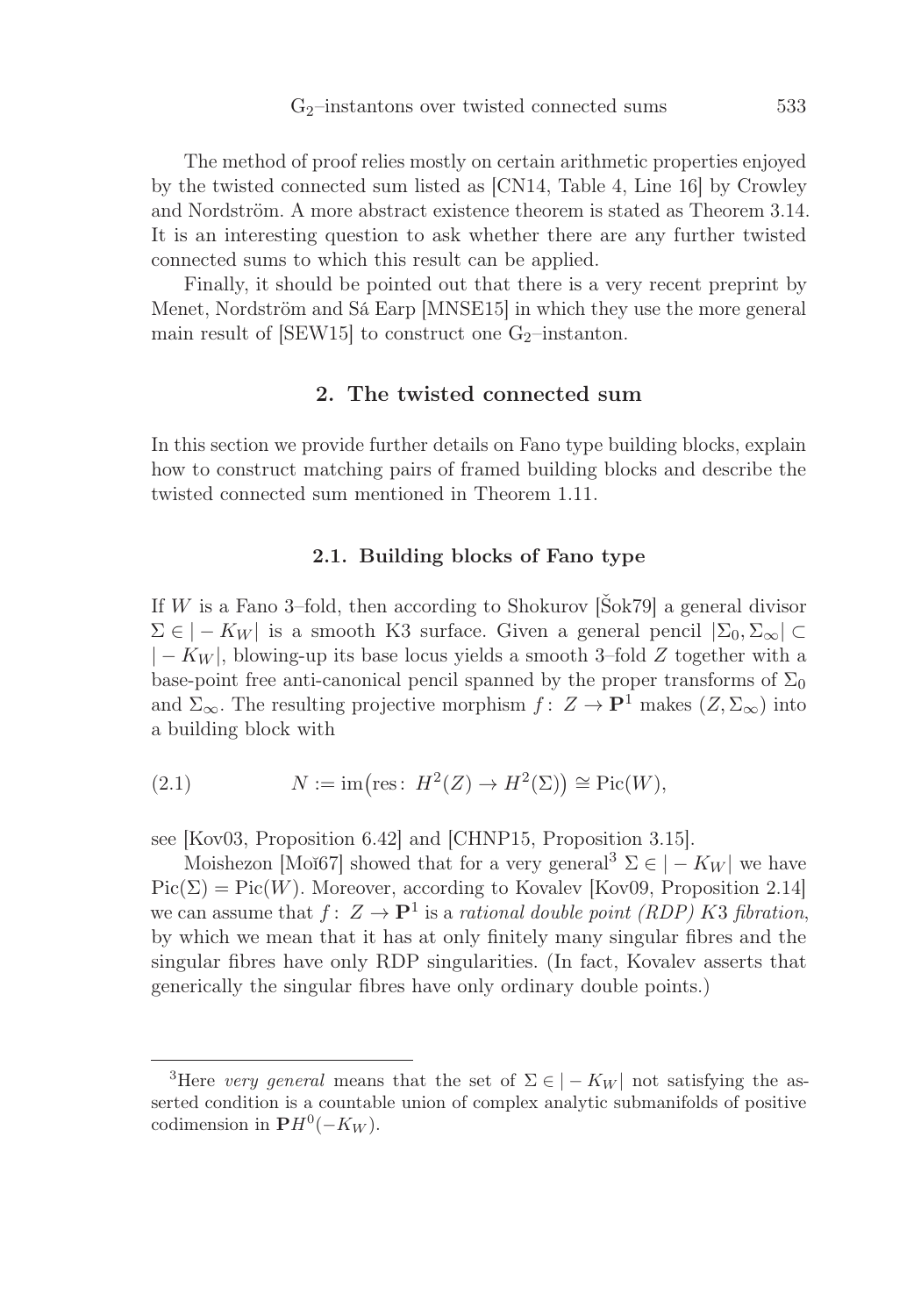#### 534 Thomas Walpuski

#### 2.2. Matching building blocks

Fix a lattice L which is isomorphic to  $(H^2(\Sigma), \cup)$  for  $\Sigma$  a K3 surface. Using the Torelli theorem and Yau's solution to the Calabi conjecture, Corti, Haskins, Nordström and Pacini [CHNP15, Section 6] showed that a set of framings of a pair of building blocks  $Z_{\pm}$  together with a matching is equivalent (up to the action of  $O(L)$ ) to lattice isomorphisms  $h_{\pm}: L \to H^2(\Sigma_{\pm})$  and an orthonormal triple  $(k_+, k_-, k_0)$  of positive classes in  $L_{\mathbf{R}} := L \otimes_{\mathbf{Z}} \mathbf{R}$  with  $h_{\pm}(k_{\pm})$  the restriction of a Kähler class on  $Z_{\pm}$  and  $\langle k_{\mp}, \pm k_0 \rangle$  the period point of  $(\Sigma_{\pm}, h_{\pm})$ . (The corresponding framings have  $[\omega_{I,\pm}] = h_{\pm}(k_{\pm})$  and the matching is such that  $\mathbf{r}^* = h_+ \circ h_-^{-1}$ .) The following definition is useful<br>to further simplify the matching problem to further simplify the matching problem.

**Definition 2.2.** Let  $\mathcal{Z}$  be a family of building blocks with constant N and a fixed primitive isometric embedding  $N \subset L$ . Let Amp be an open subcone of the positive cone in  $N_{\mathbf{R}}$ . Z is called  $(N, \text{Amp})$ –generic if there exists a subset  $U_z \subset D_N := \{ \Pi \in \mathbf{P}(N_{\mathbf{C}}^{\perp}) : \Pi \overline{\Pi} > 0 \}$  with complement a countable union of complex analytic submanifolds of positive codimension and with the property that for any  $\Pi \in U_{\mathcal{Z}}$  and  $k \in \text{Amp}$  there exists a  $(Z, \Sigma) \in \mathcal{Z}$  and a marking  $h: L \to H^2(\Sigma)$  such that  $\Pi$  is the period point of  $(\Sigma, h)$  and  $h(k)$  is the restriction to  $\Sigma$  of a Kähler class on  $Z$ .

This definition slightly deviates from [CHNP15, Definition 6.17]. There it is required that the complement of  $U_z$  is a *locally finite* union of complex analytic submanifolds of positive codimension. The above slightly weaker condition still suffices for the proof of the next proposition to carry over verbatim.

**Proposition 2.3 ([CHNP15, Proposition 6.18]).** Let  $N_{\pm} \subset L$  be a pair of primitive sublattices of signature  $(1, r_{\pm} - 1)$  and let  $\mathcal{Z}_{\pm}$  be a pair of  $(N_{\pm}, \text{Amp}_{+})$ -generic families of building blocks. Suppose that  $W := N_{+} + N_{-}$ is an orthogonal pushout.<sup>4</sup> Set  $T_{\pm} := N_{\pm}^{\perp}$  and  $W_{\pm} := N_{\pm} \cap T_{\mp}$ . If

$$
\operatorname{Amp}_{\pm} \cap W_{\pm} \neq \emptyset,
$$

then there exist  $(Z_{\pm}, \Sigma_{\pm}) \in \mathcal{Z}_{\pm}$ , markings  $h_{\pm}: L \to H^2(\Sigma_{\pm})$  compatible with the given embeddings  $N_{\pm} \subset L$  and an orthonormal triple  $(k_{+}, k_{-}, k_{0})$  of positive classes in L**<sup>R</sup>** with:

•  $k_{\pm} \in \text{Amp}_{\pm} \cap W_{\pm,\mathbf{R}}$  and  $k_0 \in W^{\perp}$ ,

<sup>&</sup>lt;sup>4</sup>This means that  $W_{\mathbf{R}} = W_{+,\mathbf{R}} \oplus W_{-,\mathbf{R}} \oplus (N_{+,\mathbf{R}} \cap N_{-,\mathbf{R}})$ .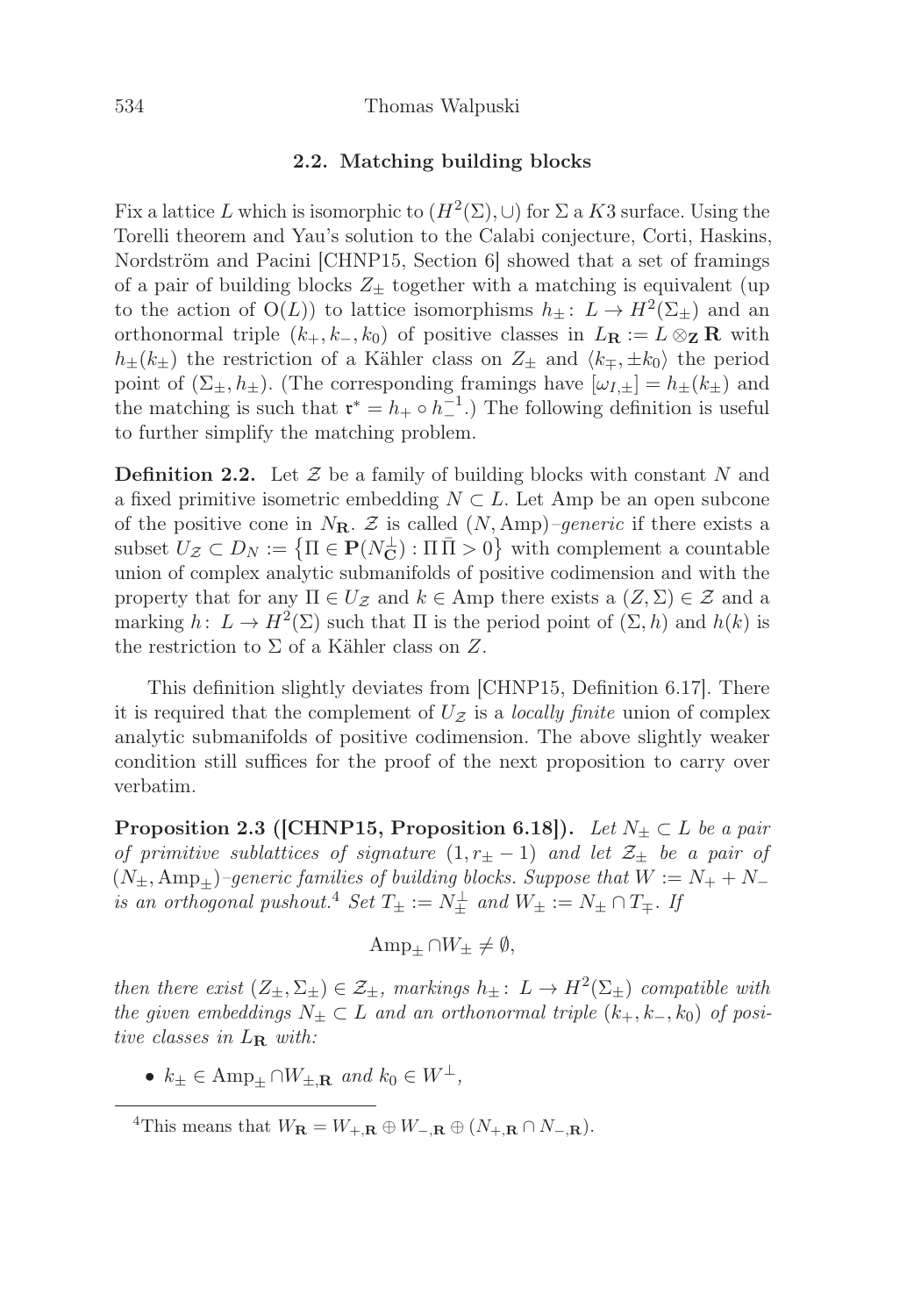- $h_{\pm}(k_{\pm})$  the restriction of a Kähler class on  $Z_{\pm}$ , and
- $\langle k_{\mp}, \pm k_0 \rangle$  the period point of  $(\Sigma_{\pm}, h_{\pm}).$

If  $\mathcal Z$  is a family of building blocks arising from a full deformation type of Fano 3–folds, then we can always find an open subcone Amp of the positive cone such that  $\mathcal Z$  is  $(N, \text{Amp})$ –generic [CHNP13, Proposition 6.9]. (Also Definition 2.2 allows to slightly shrink  $\mathcal Z$  from a full deformation type by imposing very general conditions in the sense of Footnote 3.) This reduces finding a matching of a pair such families of building blocks to the arithmetic problem of embedding  $N_{\pm}$  into L compatible with Proposition 2.3.

## 2.3. An example due to Crowley and Nordström

We will now describe the twisted connected sum found by Crowley and Nordström [CN14, Table 4, Line 16] which we referred to in Theorem 1.11.

Consider the following pair of Fano 3–folds:

- Denote by  $Q \subset \mathbf{P}^4$  a smooth quadric. Let  $W_+ \to Q$  denote the blow-up of Q in a degree 6 genus 2 curve [MM81, Table 2,  $\#13$ ].
- Denote by  $V_5$  a section of the Plücker-embedded Grassmannian  $Gr(2, 5)$  $\subset$  **P**<sup>9</sup> by a subspace of codimension 3. Let  $W_-\to V_5$  denote the blowup of  $V_5$  in a elliptic curve that is the intersection of two hyperplane sections [MM81, Table 2,  $\#14$ ].

 $W_{\pm}$  both have Picard number 2 with Pic( $W_{\pm}$ ) generated by  $H_{\pm}$ , the pullback of a generator of  $Pic(Q)$  and  $Pic(V_5)$  respectively, and the exceptional divisor  $E_{\pm}$ . With respect to the bases  $(H_{\pm}, E_{\pm})$  the intersection forms on  $N_{\pm} = Pic(W_{\pm}),$  see (2.1), can be written as

$$
\begin{pmatrix} 6 & 6 \ 6 & 2 \end{pmatrix} \quad \text{and} \quad \begin{pmatrix} 10 & 5 \ 5 & 0 \end{pmatrix}
$$

respectively.

 $N_{\pm}$  can be thought of as the overlattices  $\mathbf{Z}^2 + \frac{1}{5}(3,-1)\mathbf{Z}$  and  $\mathbf{Z}^2 +$  $\frac{1}{6}(1,1)$ **Z** of **Z**<sup>2</sup>, generated by

(2.4) 
$$
A_{+} = 3H_{+} - E_{+}
$$
 and  $B_{+} = 4H_{+} - 3E_{+}$ ,  
and  $A_{-} = 3H_{-} - 2E_{-}$  and  $B_{-} = 3H_{-} - 4E_{-}$ ,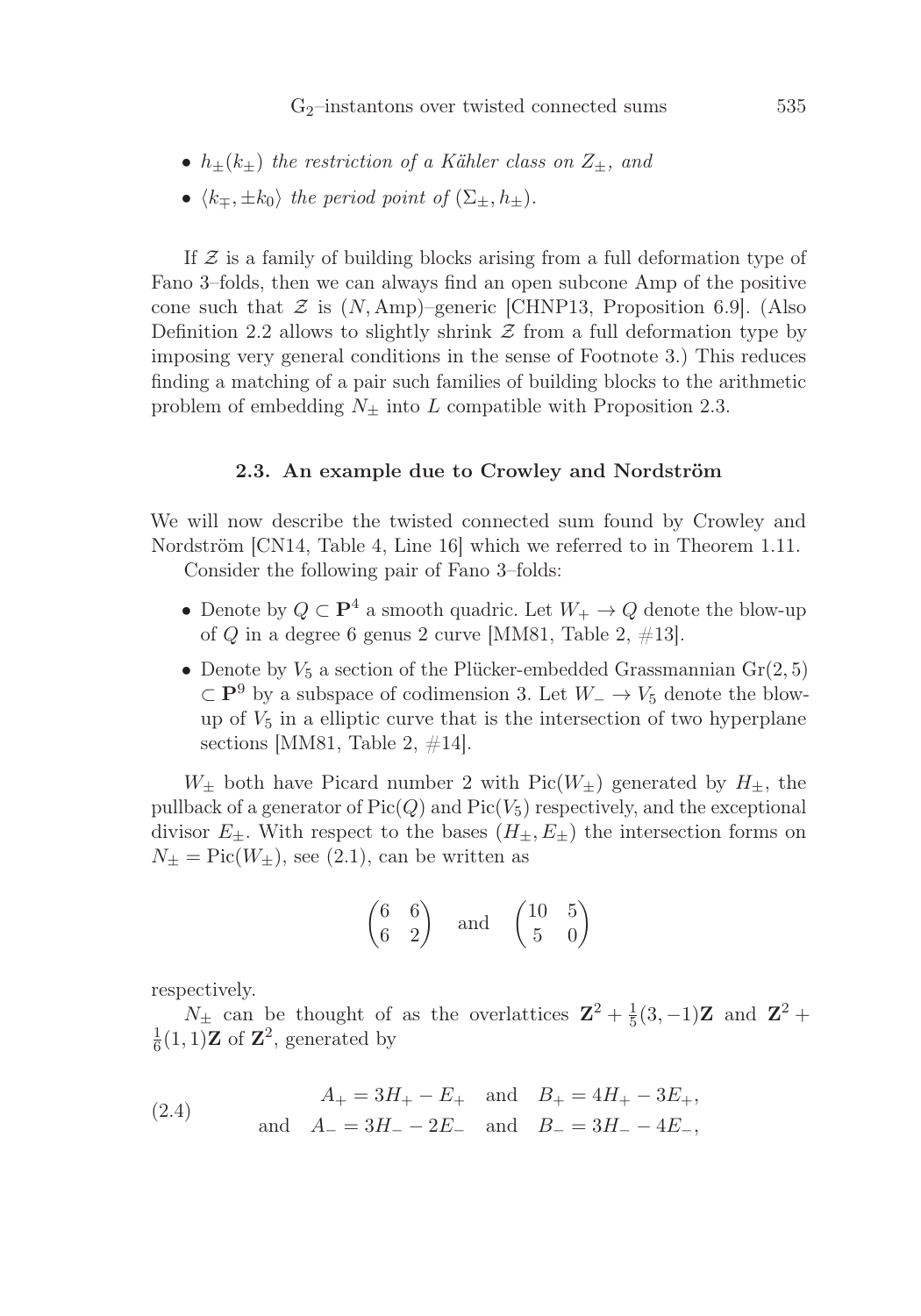with intersection forms

$$
\begin{pmatrix} 20 & 0 \ 0 & -30 \end{pmatrix} \quad \text{and} \quad \begin{pmatrix} 30 & 0 \ 0 & -30 \end{pmatrix}
$$

respectively. The overlattice  $W := \mathbf{Z}^3 + \frac{1}{5}(3, 0, -1)\mathbf{Z} + \frac{1}{6}(0, 1, 1)\mathbf{Z}$  of  $\mathbf{Z}^3$  with intersection form

$$
\begin{pmatrix}\n20 & 0 & 0 \\
0 & 30 & 0 \\
0 & 0 & -30\n\end{pmatrix}
$$

is an orthogonal pushout of  $N_{\pm}$  along  $R = N_{+} \cap N_{-} = (-30)$ .

By Nikulin [Nik79, Theorem 1.12.4 and Corollary 1.12.3] the lattice W (and thus also  $N_{\pm}$ ) can be embedded primitively into L. Since we can choose Amp<sub>+</sub> such that Amp<sub>+</sub> ∩ $W_{\pm}$  is spanned by  $A_{\pm}$ , Proposition 2.3 yields matching data with  $k_{\pm}$  a multiple of  $A_{\pm}$  for a pair of building blocks  $(Z_{\pm}, \Sigma_{\pm})$ of Fano type arising from  $W_+$ . Moreover, the resulting matching  $\mathfrak r$  is such that  $B_+ = \mathfrak{r}^*B_-$  (which generates  $N_+ \cap \mathfrak{r}^* N_-$ ). By the discussion at the end of Section 2.1 we may assume that for all but countably many  $b \in \mathbf{P}^1$  the fibre  $\Sigma_{\pm,b} := f_{\pm}^{-1}(b)$  satisfies  $Pic(\Sigma_{\pm,b}) = N_{\pm}$ ; in particular, we may assume that this holds for  $\Sigma_{\pm} = \Sigma_{\pm,\infty}$ . Moreover, we may assume that  $f_{\pm} : Z_{\pm} \to \mathbf{P}^1$  is an RDP K3 fibration.

## 3. Bundles on the building blocks

We will now construct holomorphic vector bundles  $\mathscr{E}_\pm$  over the building blocks  $Z_{+}$  such that the hypotheses of Theorem 1.7 are satisfied.

The following theorem provides a spherical  $\mu$ –semistable vector bundle  $\mathscr{E}_{\pm,b}$  with

(3.1) 
$$
\text{rk } \mathcal{E}_{\pm,b} = 2, \quad c_1(\mathcal{E}_{\pm,b}) = B_{\pm} \text{ and } c_2(\mathcal{E}_{\pm,b}) = -6
$$

with  $B_{\pm}$  as in (2.4) on each non-singular fibre  $\Sigma_{\pm,b} := f_{\pm}^{-1}(b)$ .

Theorem 3.2 (Kuleshov [Kul90, Theorem 2.1]). Let  $(\Sigma, A)$  be a polarised smooth K3 surface. If  $(r, c_1, c_2) \in \mathbb{N} \times H^{1,1}(\Sigma, \mathbb{Z}) \times \mathbb{Z}$  are such that

(3.3) 
$$
2rc_2 - (r-1)c_1^2 - 2(r^2 - 1) = 0,
$$
<sup>5</sup>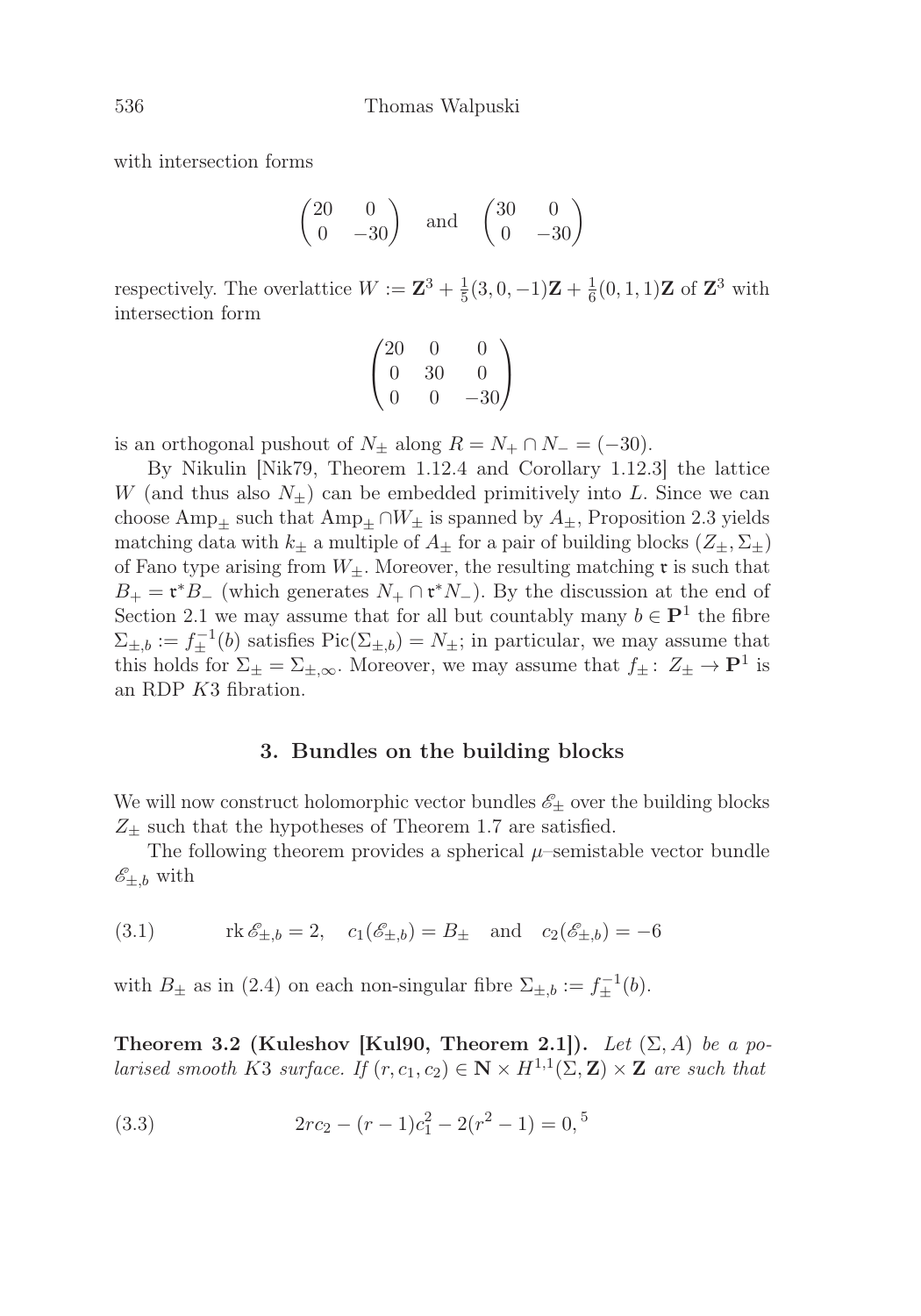then there exists a spherical  $\mu$ –semistable vector bundle  $\mathscr E$  on  $\Sigma$  with

$$
rk \mathscr{E} = r, \quad c_1(\mathscr{E}) = c_1 \quad and \quad c_2(\mathscr{E}) = c_2.
$$

Remark 3.4. By Hirzebruch–Riemann–Roch, (3.3) is equivalent to  $\chi(\mathscr{E}nd_0(\mathscr{E}))=0$ , a necessary condition for  $\mathscr{E}$  to be spherical.

Set

$$
U_{\pm}:=\left\{b\in\mathbf{P}^1:\Sigma_{\pm,b}\text{ is non-singular and }\operatorname{Pic}(\Sigma_{\pm,b})\cong N_{\pm}\right\}.
$$

Since  $A_{\pm}^{\perp} \subset N_{\pm}$  is generated by  $B_{\pm}$  and  $B_{\pm}^2 = -30 < -6$ , for  $b \in U_{\pm}$  the following guarantees that  $\mathscr{E}_{\pm,b}$  is indeed  $\mu$ -stable (and thus stable<sup>6</sup>).

Proposition 3.5. In the situation of Theorem 3.2, if the divisibilities of r and c<sub>1</sub> are coprime and for all non-zero  $x \in H^{1,1}(\Sigma, \mathbb{Z})$  perpendicular to  $c_1(A)$  we have

(3.6) 
$$
x^2 < -\frac{r^2(r^2-1)}{2},
$$

then  $\mathscr E$  is  $\mu$ -stable.

*Proof.* Suppose  $\mathscr F$  were a destabilising sheaf, i.e., a torsion-free subsheaf  $\mathscr{F} \subset \mathscr{E}$  with  $0 < \mathrm{rk}\,\mathscr{F} < \mathrm{rk}\,\mathscr{E}$  and  $\mu(\mathscr{F}) = \mu(\mathscr{E})$ . Since  $c_1(\mathscr{E})c_1(A) = \mathrm{rk}\,\mathscr{E}$ .  $\mu(\mathscr{E})$  (and similarly for  $\mathscr{F}$ ),  $x := \text{rk}\,\mathscr{E} \cdot c_1(\mathscr{F}) - \text{rk}\,\mathscr{F} \cdot c_1(\mathscr{E}) \in c_1(A)^{\perp}$ . The

<sup>&</sup>lt;sup>5</sup>Here and in the following, for  $x \in H^2(\Sigma)$ , we write  $x^2 \in \mathbb{Z}$  to denote  $x \cup x \in H^4(\Sigma) \cong \mathbb{Z}$ .

 ${}^6$ Recall that a torsion-free coherent sheaf  $\mathscr E$  on a projective variety  $(X, \mathscr O(1))$  is called *(semi)stable* if for each torsion-free coherent subsheaf  $\mathscr{F} \subset \mathscr{E}$  with  $0 < \text{rk } \mathscr{F} <$ rk E we have  $(p_{\mathscr{F}} \leq p_{\mathscr{E}}) p_{\mathscr{F}} < p_{\mathscr{E}}$ . Here  $p_{\mathscr{E}}$  denotes the *reduced Hilbert polynomial* of  $\mathscr E$ , the unique polynomial satisfying  $p_{\mathscr E}(m) = \chi(\mathscr E \otimes \mathscr O(m))/\mathop{\mathrm{rk}} \mathscr E$  for all  $m \in \mathbb Z$ , and we compare polynomials using the lexicographical order of their coefficients.

The notions of  $\mu$ -stability and stability are closely related in case  $(X, \mathcal{O}(1))$ is smooth (and thus Kähler): because  $p_{\mathscr{E}}(m) = \deg \mathscr{O}(1)/n! \cdot m^n + (\mu(\mathscr{E}) +$  $\frac{1}{2} \deg(K_X) / (n-1)! \cdot m^{n-1} + \cdots$ ,  $\mu$ -stable implies stable (and semistable implies  $\mu$ –semistable).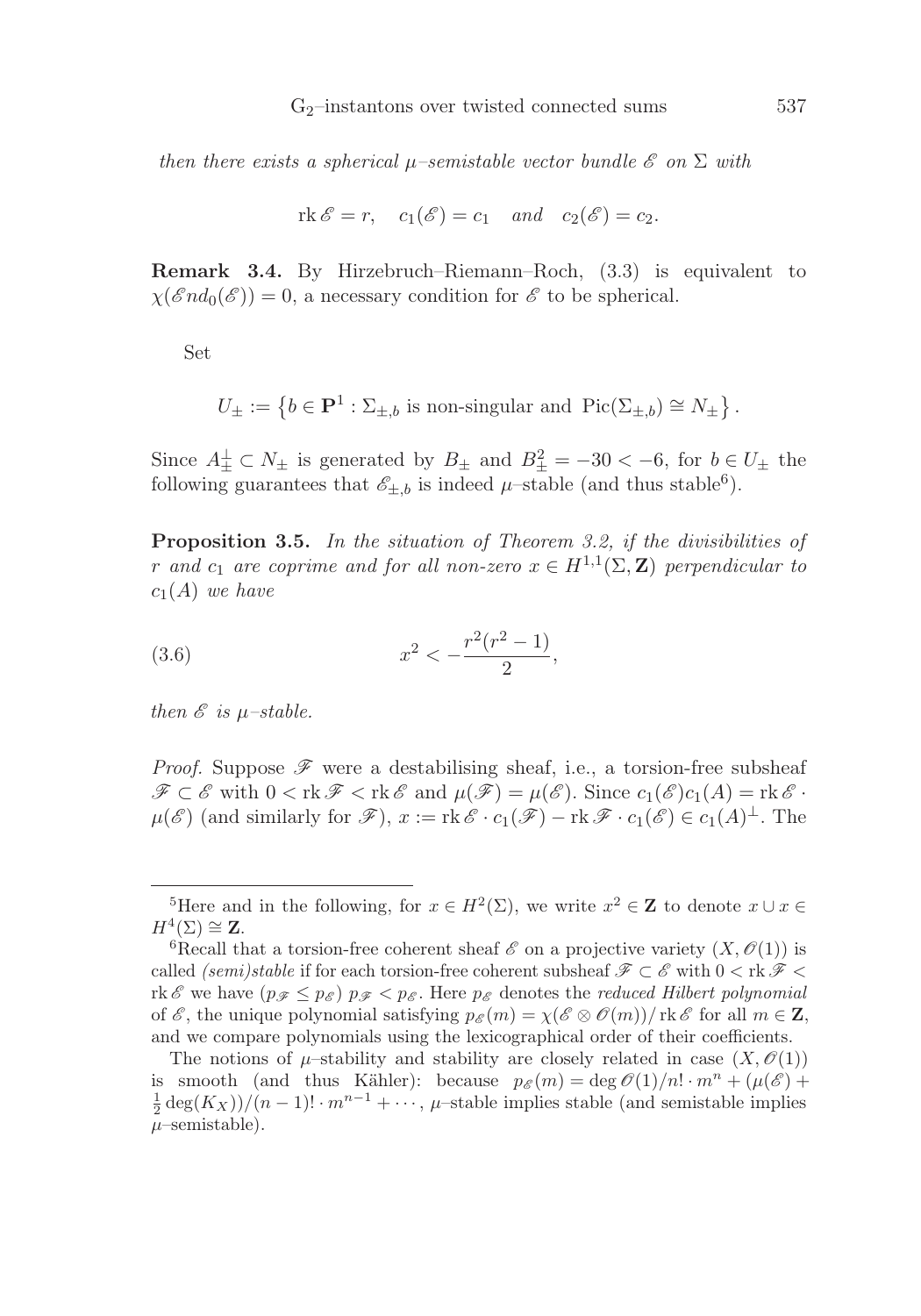discriminant of  $\mathscr E$  is

$$
\Delta(\mathscr{E}) := 2 \operatorname{rk} \mathscr{E} \cdot c_2(\mathscr{E}) - (\operatorname{rk} \mathscr{E} - 1)c_1(\mathscr{E})^2 = 2(r^2 - 1)
$$

by (3.3). According to [HL10, Theorem 4.C.3] we must have either

$$
-\frac{(\operatorname{rk} \mathscr{E})^2}{4}\Delta(\mathscr{E}) \le x^2,
$$

which violates (3.6), or  $x = 0$ .

The latter, however, implies

$$
\operatorname{rk} \mathscr{E} \cdot c_1(\mathscr{F}) = \operatorname{rk} \mathscr{F} \cdot c_1(\mathscr{E}),
$$

which is impossible because the divisibilities of rk  $\mathscr E$  and  $c_1(\mathscr E)$  are coprime.  $\Box$ 

As a consequence of this and the following, for  $b \in U_{\pm}$  the moduli space of semistable bundles on  $\Sigma_{\pm,b}$  satisfying (3.1) is a reduced point.

**Theorem 3.7 (Mukai [HL10, Theorem 6.1.6]).** Let  $(\Sigma, A)$  be a polarised smooth K3 surface. Suppose that  $\mathscr E$  is a stable sheaf satisfying (3.3) with  $r = \text{rk } \mathscr{E}, c_1 = c_1(\mathscr{E})$  and  $c_2 = c_2(\mathscr{E}).$  Then  $\mathscr{E}$  is locally free and any other semistable sheaf satisfying the same condition must be isomorphic to  $\mathscr E$ .

If we were able construct holomorphic vector bundles  $\mathscr{E}_\pm$  on  $Z_\pm$  whose restrictions to the fibres  $\Sigma_{\pm,b}$  with  $b \in U_{\pm}$  agree with  $\mathscr{E}_{\pm,b}$  and which satisfy (1.8), then we could apply Theorem 1.7 and the proof of Theorem 1.11 would be complete. To see this, note that  $\infty \in U_{\pm}$  and thus  $\mathscr{E}_{\pm}|_{\Sigma_{\pm}}$  have the same rank, their characteristic classes are identified by  $\mathfrak{r}^*$  (since  $\mathfrak{r}^*B_-=B_+$ by construction) and both are  $\mu$ -stable. The construction of  $\mathscr{E}_\pm$  is achieved using the following tool. (Note that  $\frac{1}{2}B_{\pm}^2 + 6 = -9$ ; hence, (3.9) holds in our situation in view of (3.1).)

**Proposition 3.8.** Let  $f: Z \rightarrow B$  be RDP K3 fibration from a projective 3fold Z to a smooth curve B and set  $S := \{b \in B : \Sigma_b := f^{-1}(b)$  is singular $\}.$ Let  $(r, c_1, c_2) \in \mathbb{N} \times \text{im}(\text{res}: H^2(Z) \to H^2(\Sigma_b)) \times \mathbb{Z}$  for some  $b \notin S$  be such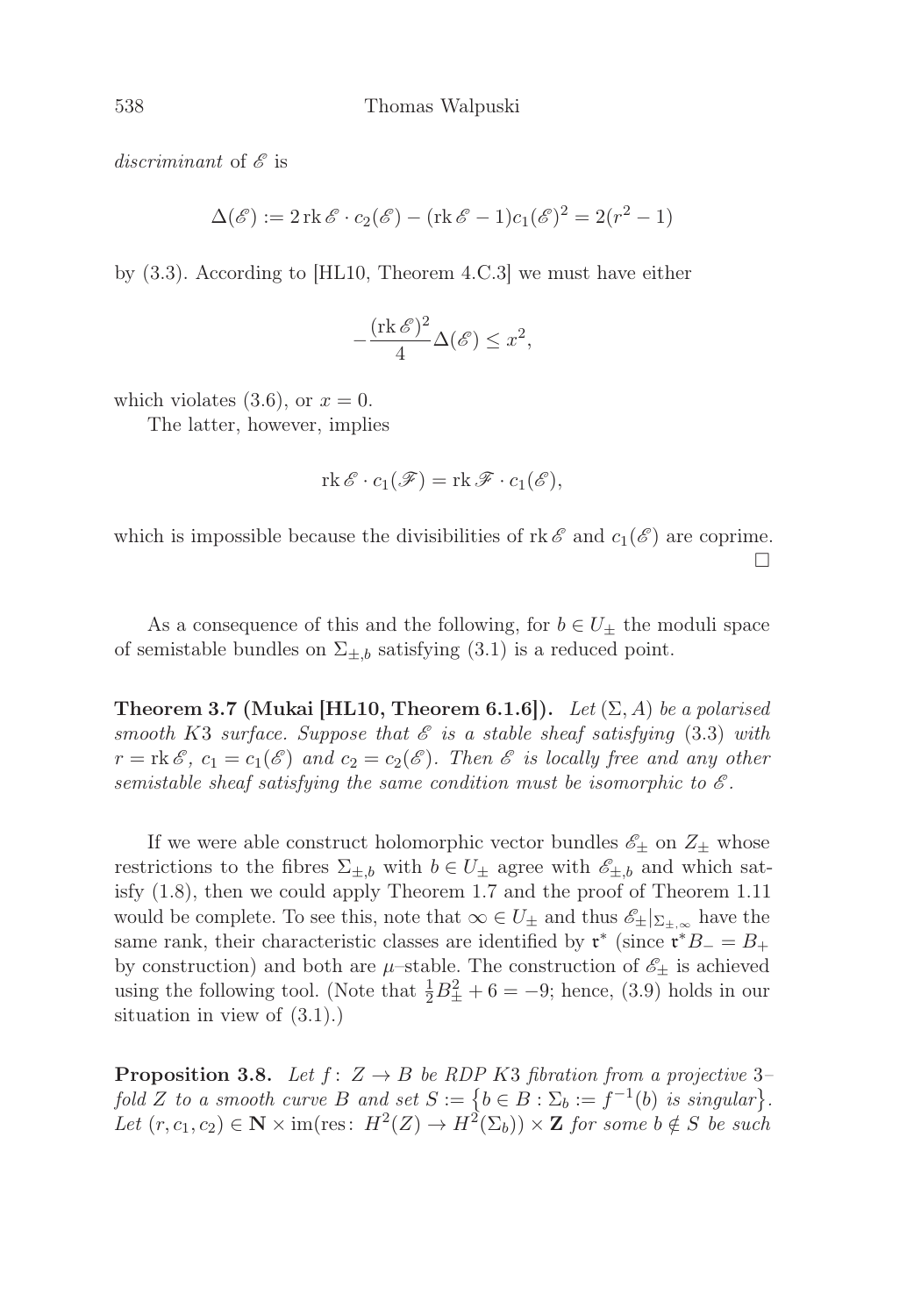that (3.3) holds and

(3.9) 
$$
\gcd\left(r, \frac{1}{2}c_1^2 - c_2\right) = 1.
$$

Suppose that there is a set  $U \subset B \setminus S$  whose complement is countable and for each  $b \in U$  the moduli space  $M_b$  of semistable bundles  $\mathscr{E}_b$  on  $\Sigma_b$  with

(3.10) 
$$
\operatorname{rk} \mathscr{E}_b = r, \quad c_1(\mathscr{E}_b) = c_1 \quad \text{and} \quad c_2(\mathscr{E}_b) = c_2
$$

consists of a single reduced point:  $M_b = \{\lbrack \mathcal{E}_b \rbrack \}$ . Then there exists a holomorphic vector bundle  $\mathscr E$  over Z such that, for all  $b \in U$ ,  $\mathscr E|_{\Sigma_b} \cong \mathscr E_b$ .  $\mathscr E$  is spherical, *i.e.*,  $H^*(\mathscr{E}nd_0(\mathscr{E})) = 0$  and unique up to twisting by a line bundle pulled-back from B.

**Remark 3.11.** Note that by Hirzebruch–Riemann–Roch  $\chi(\mathscr{E}_b) = \frac{1}{2}c_1^2 - c_2 + c_1^2$  $2 \text{ rk } \mathscr{E}_b$ , so (3.9) is asking that  $\text{ rk } \mathscr{E}_b$  and  $\chi(\mathscr{E}_b)$  be coprime.

This result is essentially contained in Thomas' work on sheaves on K3 fibrations [Tho00, Theorem 4.5]. Its proof heavily relies on the following generalisation of Theorem 3.7.

Theorem 3.12 (Thomas [Tho00, Proof of Theorem 4.5]). Let  $(\Sigma, A)$ be a polarised K3 surface with at worst RDP singularities. If  $\mathscr E$  is a stable coherent sheaf on  $\Sigma$  with  $\chi(\mathscr{E}nd_0(\mathscr{E}))=0$ , then  $\mathscr{E}$  is locally free.

We also use the following simple observation.

**Proposition 3.13.** If  $\mathscr E$  is a semistable sheaf with rk  $\mathscr E$  and  $\chi(\mathscr E)$  coprime, then  $\mathscr E$  is stable.

*Proof.* If  $\mathscr E$  is destabilised by  $\mathscr F \subset \mathscr E$  with  $0 < \text{rk } \mathscr F < \text{rk } \mathscr E$ , then  $p_{\mathscr F} = p_{\mathscr E}$ . In particular, evaluating at  $m = 0$  we have

$$
\operatorname{rk} {\mathscr E} \cdot \chi({\mathscr F}) = \operatorname{rk} {\mathscr F} \cdot \chi({\mathscr E}).
$$

This contradicts rk  $\mathscr{E}$  and  $\chi(\mathscr{E})$  being coprime.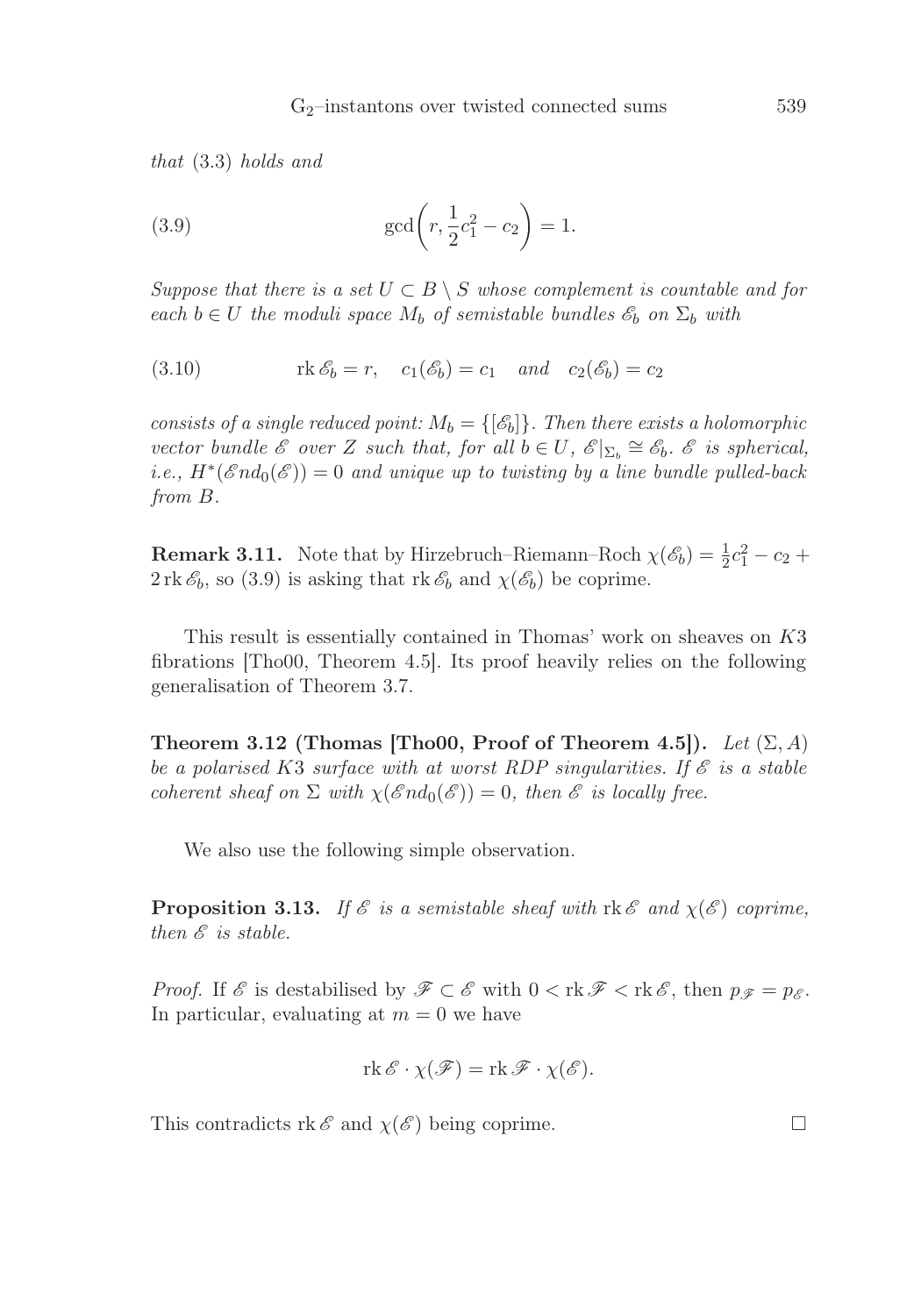Proof of Proposition 3.8. Consider the moduli functor  $\underline{\mathbf{M}}\colon \mathbf{Sch}_B^{\rm op} \to \mathbf{Set}$ which assigns to a  $B$ -scheme U the set

**M**(B) := { $\mathscr{E}$  a coherent sheaf over  $Z \times_B U$  satisfying (♦)} / ~.

Here ( $\clubsuit$ ) means that  $\mathscr E$  is flat over U, for each  $b \in U$ ,  $\mathscr E \otimes_{\mathscr O_U} k(b)$  is semistable and its Hilbert polynomial  $P$  agrees with that of a sheaf on a smooth fibre with characteristic classes given by (3.10). We write  $\mathscr{E} \sim \mathscr{F}$  if and only if there exists a line bundle L oover U such that  $\mathscr{E}$  and  $\mathscr{F} \otimes \mathscr{L}$  are S–equivalent; cf. Maruyaka [Mar78, p. 561] and Huybrechts and Lehn [HL10, Section 4.1].

**M** is universally corepresented by a proper and separated B–scheme **M**, i.e., the moduli problem has a proper and separated coarse moduli space, see Simpson [Sim94, Section 1]. The fibre of **M** over  $b \in B$  is the coarse moduli space of semistable sheaves on  $\Sigma_b$  with Hilbert polynomial P.

Denote by M the component of M whose fibres over  $B \setminus S$  are the coarse moduli space  $M_b$  of semistable sheaves  $\mathscr E$  on  $\Sigma_b$  satisfying (3.10). By assumption, for each  $b \in U$ ,  $M_b$  consists of a single reduced point  $[\mathscr{E}_b]$ . By (3.9) and Proposition 3.13,  $\mathscr{E}_b$  is stable and, hence, spherical because  $\chi(\mathscr{E}nd_0(\mathscr{E}_b)) = 0$ . By Theorem 3.7 it is locally free. Using deformation theory, see, e.g., Hartshorne [Har10, Section 7], one can show that  $M \to B$  is surjective onto a open neighbourhood of each  $b \in U$  and thus to all of B, since it is proper. Using (3.9) and Proposition 3.13 as well as Theorem 3.7 again we see that for each  $b \notin S$  the fibre  $M_b$  is a reduced point. Since M is separated, it follows that  $M = B$ .

By [HL10, Corollary 4.6.7], (3.9) guarantees the existence a universal sheaf  $\mathscr{E}$  on  $Z \times_B M = Z$ .<sup>7</sup> By flatness, for each  $b \in B$ ,  $\chi(\mathscr{E}|_{\Sigma_b}) = \frac{1}{2}c_1^2 - c_2 + 2r$ and  $\chi(\mathscr{E}nd_0(\mathscr{E}|\Sigma_b)) = 0$ . From (3.9), Proposition 3.13 and Theorem 3.12 (resp. Theorem 3.7) it follows that  $\mathscr{E}|_{\Sigma_b}$  is locally free and spherical for arbitrary  $b \in B$ . Therefore,  $\mathcal{E}$  is also locally free by [Sim94, Lemma 1.27] and spherical by Grothendieck's spectral sequence.

The asserted uniqueness property follows from the fact that  $\mathscr E$  is a universal sheaf and the definition of the moduli functor.  $\Box$ 

This completes the construction of the bundles  $\mathscr{E}_{\pm}$  and thus the proof of Theorem 1.11. Clearly, the above argument also proves the following more abstract result.

<sup>&</sup>lt;sup>7</sup>Strictly speaking, the quoted result only provides the universal sheaf over  $f^{-1}(B \setminus$ S); however, Langton's theorem, see, e.g., [HL10, Section 2.B] or [Har10, Proposition 28.7], shows that it extends to all of Z. Alternatively, the existence of the universal sheaf can be deduced from [Sim94, Theorem 1.21] and Tsen's theorem  $H^2_{\text{et}}(B, \mathcal{O}^*)$  $= 0.$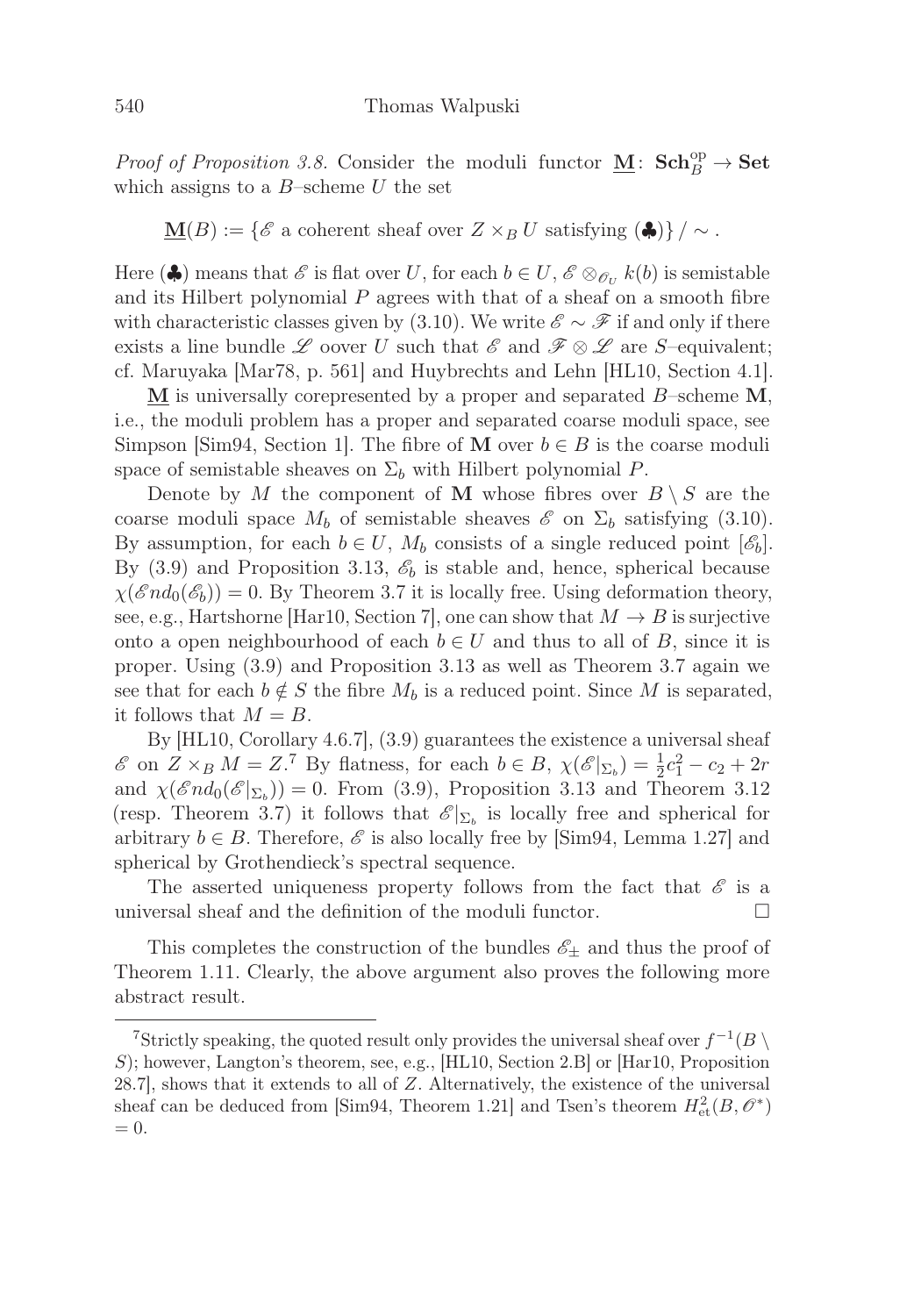**Theorem 3.14.** Let  $(Z_{\pm}, \Sigma_{\pm}, \omega_{\pm}; \mathfrak{r})$  be a matched pair of framed building blocks. Suppose that  $f_{\pm}$ :  $Z_{\pm} \rightarrow \mathbf{P}^1$  are RDP K3 fibrations and that for all but countably many  $b \in \mathbf{P}^1$  we have

$$
Pic(f_{\pm}^{-1}(b)) \cong N_{\pm} := im(res_{\pm}: H^2(Z_{\pm}) \to H^2(\Sigma_{\pm})).
$$

Suppose there exists a  $(r, c_1, c_2) \in \mathbb{N} \times (N_+ \cap \mathfrak{r}^* N_-) \times \mathbb{Z}$  such that

$$
2rc_2 - (r-1)c_1^2 - 2(r^2 - 1) = 0
$$

and

$$
\gcd\bigg(r, \frac{1}{2}c_1^2 - c_2\bigg) = 1.
$$

If  $[\omega_{I,\pm}] \in H^2(\Sigma_\pm, \mathbf{Q})$  and for all non-zero  $x \in [\omega_{I,\pm}]^{\perp} \subset N_{\pm}$  we have

$$
x^2 < -\frac{r^2(r^2-1)}{2},
$$

then there exists rank r holomorphic vector bundles  $\mathscr{E}_\pm$  on  $Z_\pm$  with

$$
c_1(\mathscr{E}_+|_{\Sigma_+}) = \mathfrak{r}^* c_1(\mathscr{E}_-|_{\Sigma_-}) = c_1
$$
 and  $c_2(\mathscr{E}_+|_{\Sigma_+}) = \mathfrak{r}^* c_2(\mathscr{E}_-|_{\Sigma_-}) = c_2$ 

satisfying the hypotheses of Theorem 1.7.

# Acknowledgements

The author is grateful to Johannes Nordström for pointing out the  $G_2$ manifold constructed in [CN14] on which the above example lives; moreover, he thanks the anonymous referees for thoughtful comments and suggestions. The author gratefully acknowledges support from the Simons Center for Geometry and Physics, Stony Brook University at which part of the research for this paper was carried out.

# References

- [CHNP13] A. Corti, M. Haskins, J. Nordström, and T. Pacini, Asymptotically cylindrical Calabi–Yau 3–folds from weak Fano 3–folds, Geom. Topol., 17 (2013), no. 4, 1955–2059. Zbl1273.14081, MR3109862
- $[CHNP15]$  A. Corti, M. Haskins, J. Nordström, and T. Pacini,  $G_2$ -manifolds and associative submanifolds via semi-Fano 3–folds, Duke Math. J., 164 (2015), no. 10, 1971–2092. Zbl06486366, MR3369307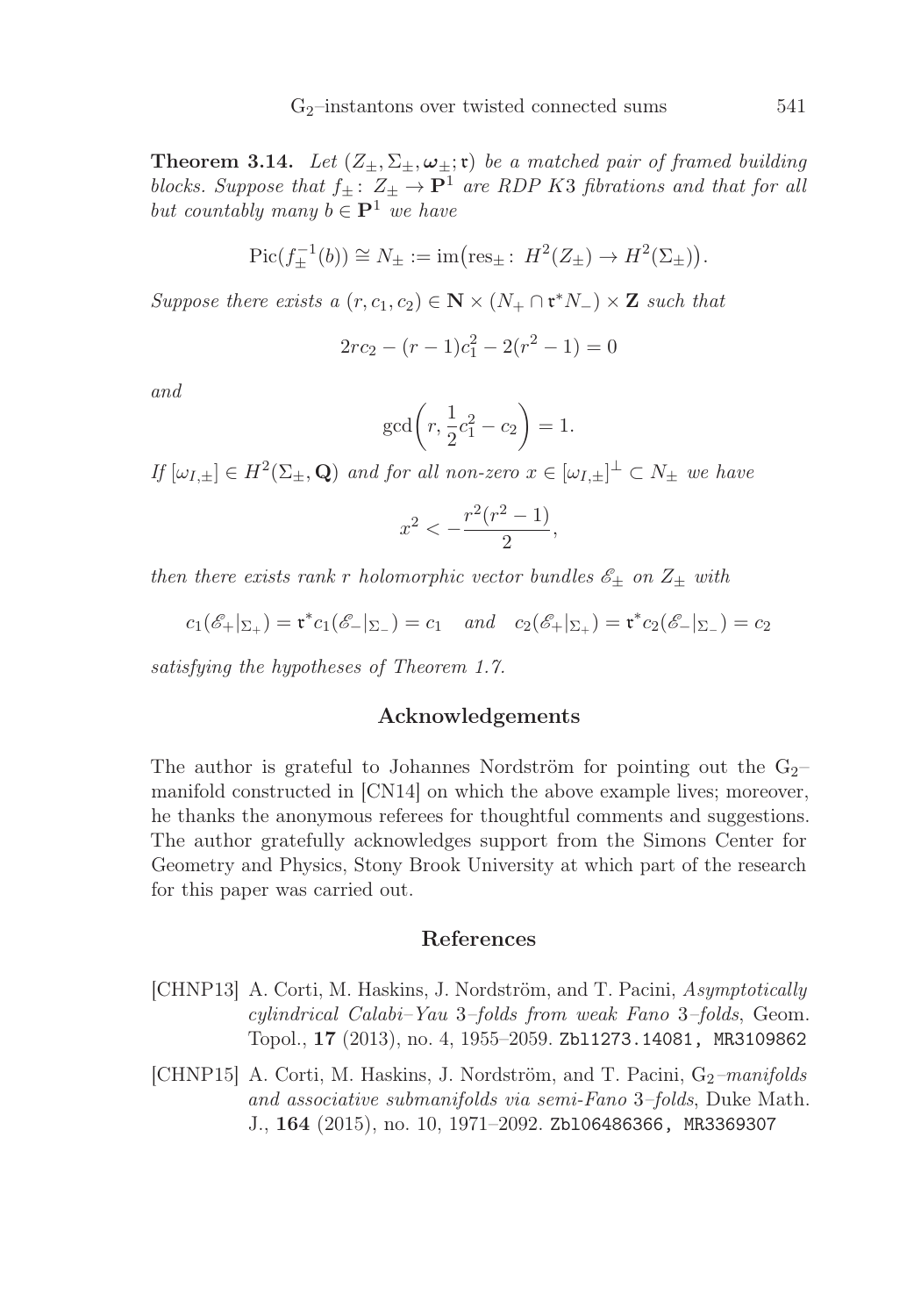- $\lfloor CN14 \rfloor$  D. Crowley and J. Nordström, *Exotic* G<sub>2</sub>-manifolds (2014), arXiv:1411.0656.
- [Don85] S. K. Donaldson, Anti self-dual Yang–Mills connections over complex algebraic surfaces and stable vector bundles, Proc. London Math. Soc. (3), 50 (1985), no. 1, 1-26. Zb10529.53018, MR765366 (86h:58038)
- [DS11] S. K. Donaldson and E. P. Segal, Gauge theory in higher dimensions, II, Surveys in differential geometry, Volume XVI. Geometry of special holonomy and related topics, 2011, pp. 1–41. Zbl1256.53038, MR2893675
- [DT98] S. K. Donaldson and R. P. Thomas, Gauge theory in higher dimensions, The geometric universe (Oxford, 1996), 1998, pp. 31– 47. Zbl0926.58003, MR1634503 (2000a:57085)
- [Har10] R. Hartshorne, Deformation theory, Graduate Texts in Mathematics, vol. 257, Springer, New York, 2010. Zbl1186.14004, MR2583634 (2011c:14023)
- [HHN12] M. Haskins, H.-J. Hein, and J. Nordström, Asymptotically cylindrical Calabi–Yau manifolds (2012), arXiv:1212.6929v1.
	- [HL10] D. Huybrechts and M. Lehn, The geometry of moduli spaces of sheaves, Second edition, Cambridge Mathematical Library, Cambridge University Press, Cambridge, 2010. Zbl1206.14027, MR2665168 (2011e:14017)
- [HW15] A. Haydys and T. Walpuski, A compactness theorem for the Seiberg–Witten equation with multiple spinors in dimension three, Geom. Funct. Anal., 25 (2015), no. 6, 1799–1821. MR3432158
- [Joy96a] D. D. Joyce, *Compact Riemannian*  $7$ –manifolds with holonomy  $G_2$ . I, J. Differential Geom., 43 (1996), no. 2, 291–328. Zbl0861.53022, MR1424428 (97m:53084)
- [Joy96b] D. D. Joyce, Compact Riemannian 7–manifolds with holon $omy G_2$  . II, J. Differential Geom., 43 (1996), no. 2, 329–375. Zbl0861.53023, MR1424428 (97m:53084)
	- [KL11] A. Kovalev and N.-H. Lee, K3 surfaces with non-symplectic involution and compact irreducible  $G_2$ -manifolds, Math. Proc. Cambridge Philos. Soc., 151 (2011), no. 2, 193–218. Zbl1228.53064, MR2823130 (2012f:53090)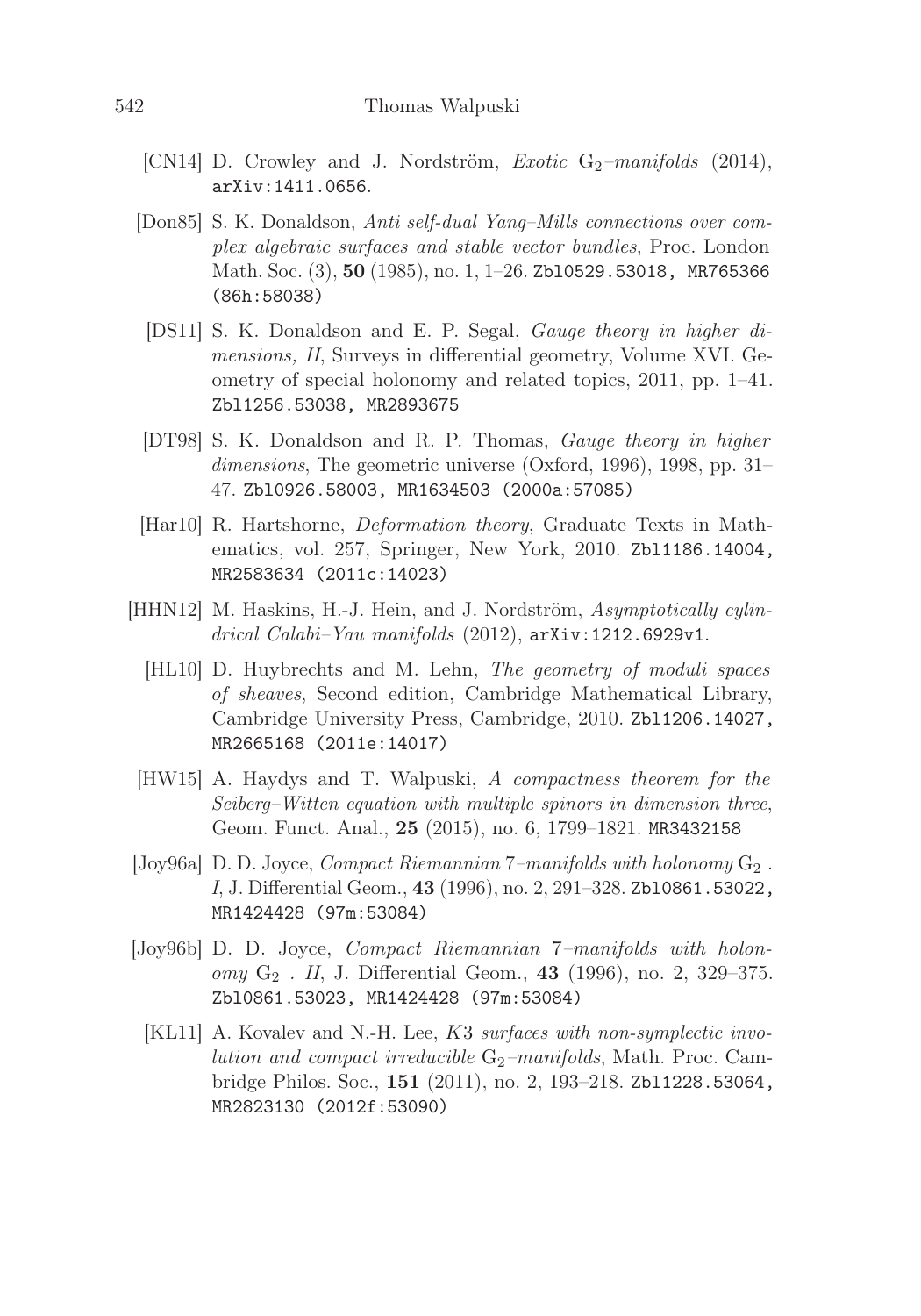- [Kov03] A. Kovalev, Twisted connected sums and special Riemannian holonomy, J. Reine Angew. Math., **565** (2003), 125–160. Zbl1043.53041, MR2024648 (2004m:53088)
- [Kov09] A. Kovalev, *Coassociative K3 fibrations of compact*  $G_2$ -manifolds (2009), arXiv:math/0511150v2.
- [Kul90] S. A. Kuleshov, An existence theorem for exceptional bundles on K3 surfaces, Math. USSR, Izv., 34 (1990), no. 2, 373–388. Zbl0706.14009, MR998301 (90d:14018)
- [Mar78] M. Maruyama, Moduli of stable sheaves. II, J. Math. Kyoto Univ., 18 (1978), no. 3, 557–614. Zbl0395.14006, MR509499 (82h:14011)
- [MM81] S. Mori and S. Mukai, *Classification of Fano* 3–folds with  $B_2 \geq 2$ , Manuscripta Math., 36 (1981), no. 2, 147–162. Zbl0478.14033, MR641971 (83f:14032)
- [MNSE15] G. Menet, J. Nordström, and H. N. Sá Earp, *Construction of*  $G_2$ instantons via twisted connected sums (2015), arXiv:1510.03836.
	- [Moĭ67] B. G. Moĭšezon, Algebraic homology classes on algebraic varieties, Izv. Akad. Nauk SSSR Ser. Mat., 31 (1967), 225–268. Zbl0162.52503, MR0213351 (35 #4215)
	- [Nik79] V. V. Nikulin, Integer symmetric bilinear forms and some of their geometric applications, Izv. Akad. Nauk SSSR Ser. Mat., 43 (1979), no. 1, 111–177, 238. Zbl0408.10011, MR525944 (80j:10031)
	- [SE15] H. N. Sá Earp,  $G_2$ -instantons over asymptotically cylindrical manifolds, Geom. Topol., 19 (2015), no. 1, 61-111. Zb11312.53044, MR3318748
	- [SEW15] H. N. Sá Earp and T. Walpuski,  $G_2$ -instantons over twisted connected sums, Geom. Topol., 19 (2015), no. 3, 1263–1285. Zbl06441803, MR3352236
		- [Sim94] C. T. Simpson, Moduli of representations of the fundamental group of a smooth projective variety. I, Inst. Hautes Études Sci. Publ. Math., 79 (1994), 47–129. Zbl0891.14005, MR1307297 (96e:14012)
		- [Šok79] V. V. Šokurov, Smoothness of a general anticanonical divisor on a Fano 3–fold, Izv. Akad. Nauk SSSR Ser. Mat., 43 (1979), no. 2, 430–441. Zbl0429.14012, MR534602 (80h:14020)